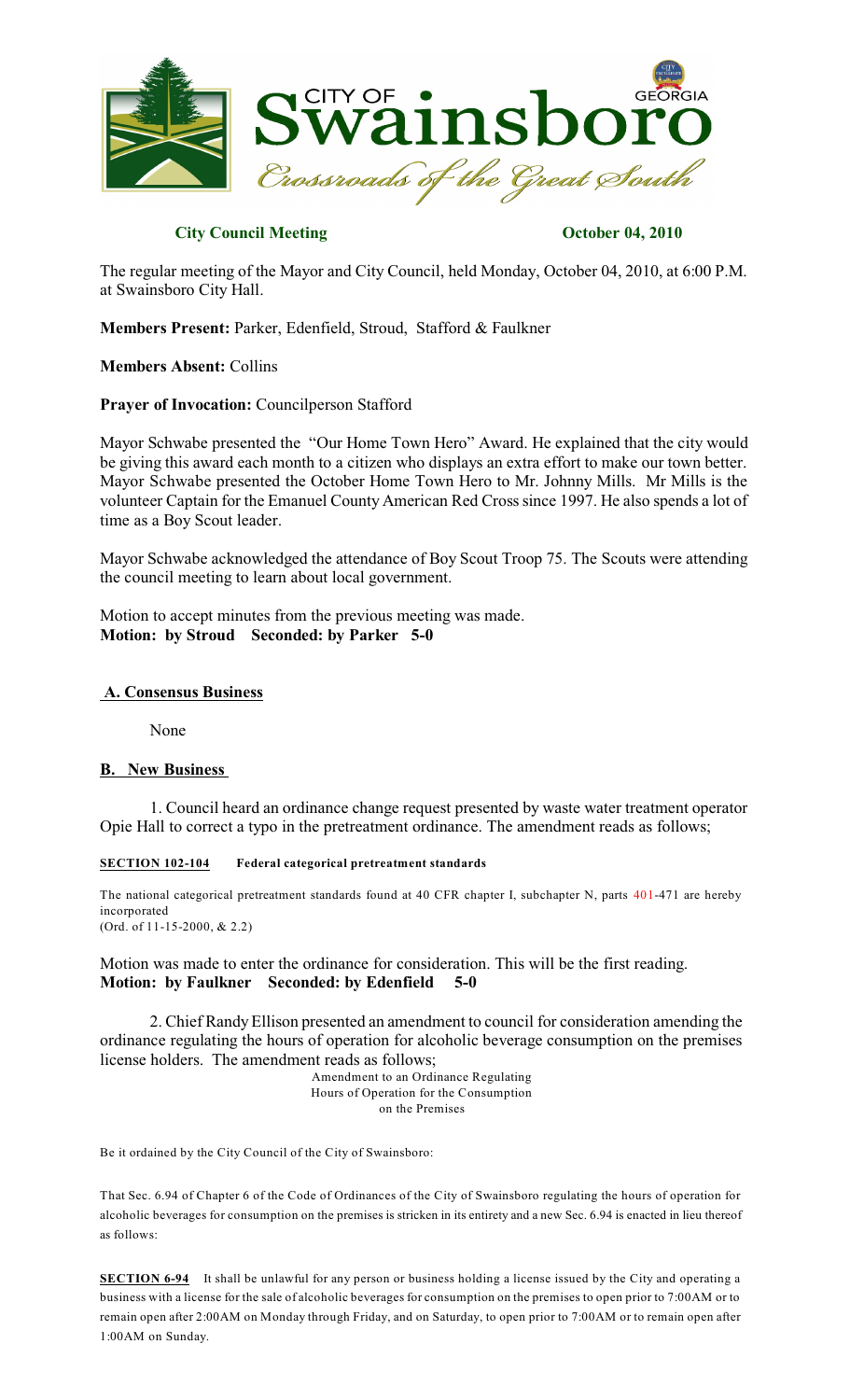It shall be the responsibility of the license holder and/or employees to see that all patrons are out of and off the premises within thirty (30) minutes after the time prescribed for closing.

This section is not to be construed to permit the sale of any alcoholic beverages after 12:00AM on Saturdays for any person or business having a license for the sale of alcoholic beverages issued by the City

Motion was made enter the ordinance for consideration. This will be the first reading.

# **Motion: by Faulkner Seconded: by Edenfield 4-1 Stroud - opposed (Noting the hours should be more strenuous)**

3. Administrator Lawson read a request from Miss Raven Hall, a local college student, requesting that the council allow her, in cooperation with the Swainsboro/Emanuel Co. Rec. Dept., to once again dye the fountain pink in recognition of Breast Cancer Awareness Month. This is a project that she started last year that received statewide recognition. Motion was made to grant Miss Hall's request. **Motion: by Parker Seconded: by Stroud 5-0**

# **C. Old Business**

1. Council considered the application of Ms. Margarita Kellen dba Wallgreen Co., 390 South Main St. for beer and wine package only. Adm Lawson stated the application was in order. Noone spoke against the application. Motion was made to grant the application. **Motion: by Stafford Seconded: by Edenfield 5-0**

# **D. Committee Reports**

**Police**: Councilperson Stafford presented the Police Report.

Chief Ellison reported that the Police Department is moving forward.

Councilperson Stafford announced that the city has received a COPS Hiring Grant from the Department of Justice to hire a new officer for the next three years. This grant in the amount of \$108,843.00, will allow the city to hire a new officer at no cost for the next three years.

**Building and Safety:** No Report

**Executive:** No Report

**Public Works:** Councilperson Collins was not present.

**Recycle:** Councilperson Collins was not present.

Fire : Mayor Pro-Tem Parker reported the retirement of Lieutenant Wendell Powell. Lt. Powell has been with the city for over 34 years. Council commended Lt. Powell for his service to the city.

**Recreation:** Councilperson Stroud reported everything routine.

**Airport:** Mayor Schwabe had no report.

**Water & WW:** Councilperson Edenfield reported everything routine.

**Downtown Development:** Lynn updated council on the following activities;

Fall Festival on Oct. 28 Ultimate Yard Sale Nov. 6 Christmas Parade Dec. 2

Lynn reported that the Downtown Development Authority Members had attended a training session in Augusta last week and that at present time all members have completed there certification.

Lynn reported that the DDA is still seeking a manager for the new Antique Market at the Boneyard.